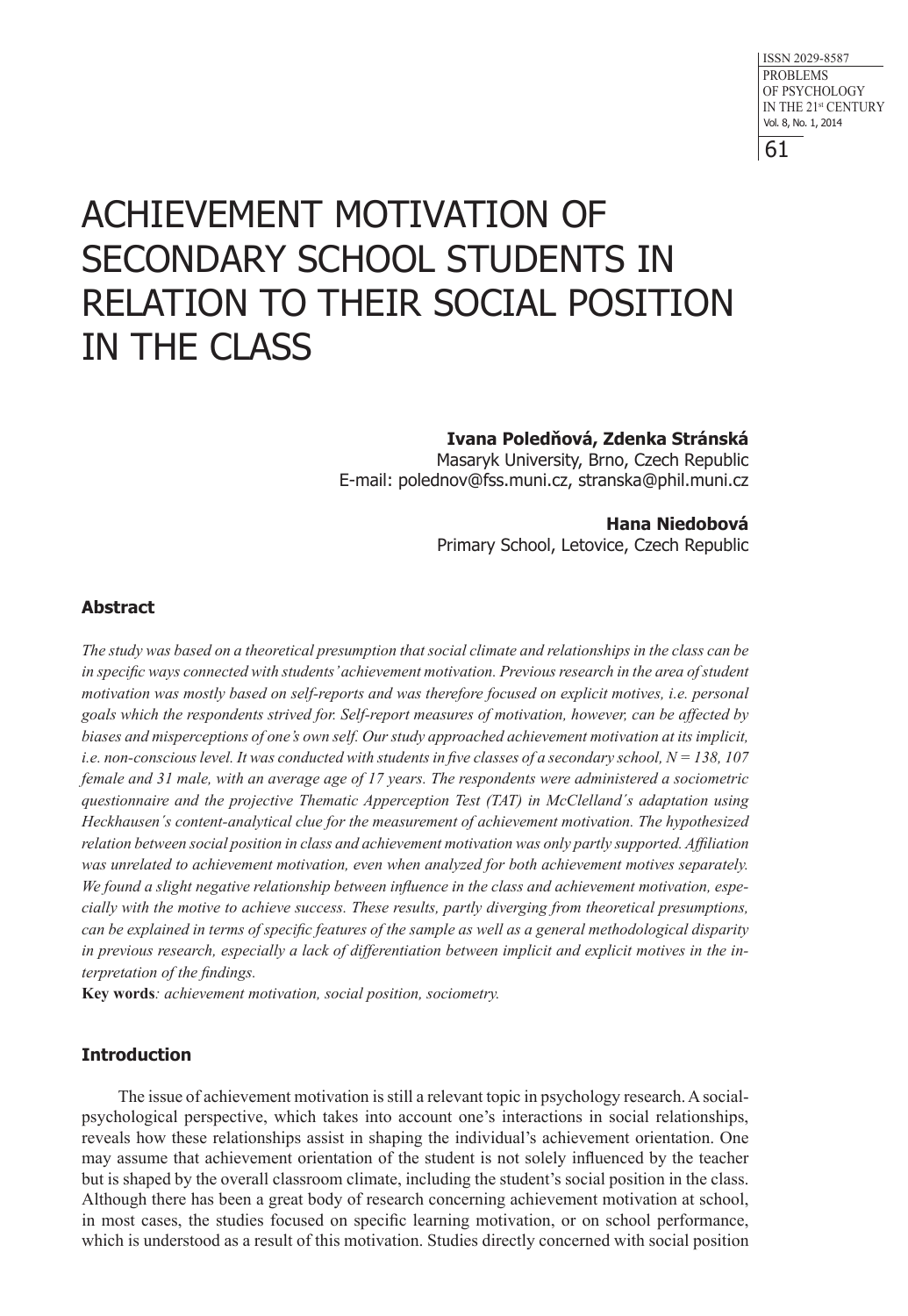of the student in the class in relation to his/her general achievement motivation are very rare. For example, Pavelková (1997) argues that in the school environment, achievement motivation in the form of motivation for learning is formed through an intentional process of creating conditions in which pupils' learning activities have a positive incentive value. Throughout the school year, motivational dispositions should be developed not only in terms of quantity, but also in terms of quality, especially by being restructured in favour of internal motivation, which has the most positive impact on the quality of learning and also prepares ground for continuous motivation for learning as a lifelong endeavour to extend one's own knowledge. According to Hrabal jr. (1979), a child at school is subject to extensive assessment which determines the level of his abilities by comparing him to other children. The child is thus forced into a role of a good, average or underachieving student, which subsequently affects his motivation. This recurring experience of success and failure results in the development of "academic achievement needs", which, however, do not have to be in complete agreement with the student's general achievement orientation. Still, correct identification of the student's level of general achievement motivation is crucial when intervention regarding academic achievement orientation is required.

At the moment, achievement motivation is a very topical issue owing to today's society's focus on success. For a long time, the dominant theories of achievement motivation were those postulated by McClelland, Atkinson and Heckhausen (Wigfield & Eccles, 2002), who understood achievement motivation as the resulting tendency of an emotional conflict between the motive of achieving success and the motive of avoiding failure. The core of both motivational tendencies is formed by two achievement needs (need of success and need of avoiding failure), which are independent of each other, i.e. they do not form a bipolar continuum in which the existence of one need excludes the effect of the other. In fact, these two needs may co-occur, and their joint effect determines the behavioural tendency in a particular achievement situation. These two basic motivational tendencies affect people's behaviour in various task situations, as well as their actual performance. Achievement motivation as a relatively stable disposition is an important factor of performance, including motivation for learning. According to Ward (1997), people with high achievement motivation are focused on achievement goals and are generally proactive. Murray (1938) postulated the need for achievement as a fundamental one in his taxonomy of needs.

## *Research Problem*

Until today, research on student motivation at school relied almost exclusively on self-reports and the measurement of "explicit" motives, which are most likely to reflect the level of personal goals the individual strives for. However, this method of measurement often lacks objectivity because the results are biased by inaccurate self-perceptions. For this reason, our study focused directly on the implicit, i.e. non-conscious, aspect of achievement motivation.

The achievement motive belongs to the "Big Three" of implicit motives (together with affiliation and power motives), which are presumed to be unrepresented in consciousness and formed unconsciously (McClelland, 1995). It turns out that implicit motives are good predictors of free decisions, spontaneous behavior and long-term personal development (e.g. career) (e.g. Spangler, 1992; Schultheiss & Brunstein, 2010). We assume that the assessment of implicit motives in student population might be helpful in evaluating the appropriateness of students' long-term goals and, if need be, encouraging effective change.

Achievement needs belong to higher needs, which are formed during the individual's life primarily on the grounds of social factors. Regarding the issue of influencing achievement motivation, scientific literature so far has placed much emphasis especially on the role of teachers, whereas the role of the class as a social group has been either neglected or mentioned only in connection with the teacher's instruction style. However, the overall classroom climate, and hence also the learner's position in the class, are crucial factors affecting all pupils' activities at school, including their achievement motivation. In accordance with the theory of achievement motivation, one can suppose that a good social position will increase achievement motivation. Yet, individual aspects of social position (influence and popularity) can be related to achievement motivation in different ways. Nevertheless, research on this topic is rather rare (e.g. Fitzgerald, 1958), and the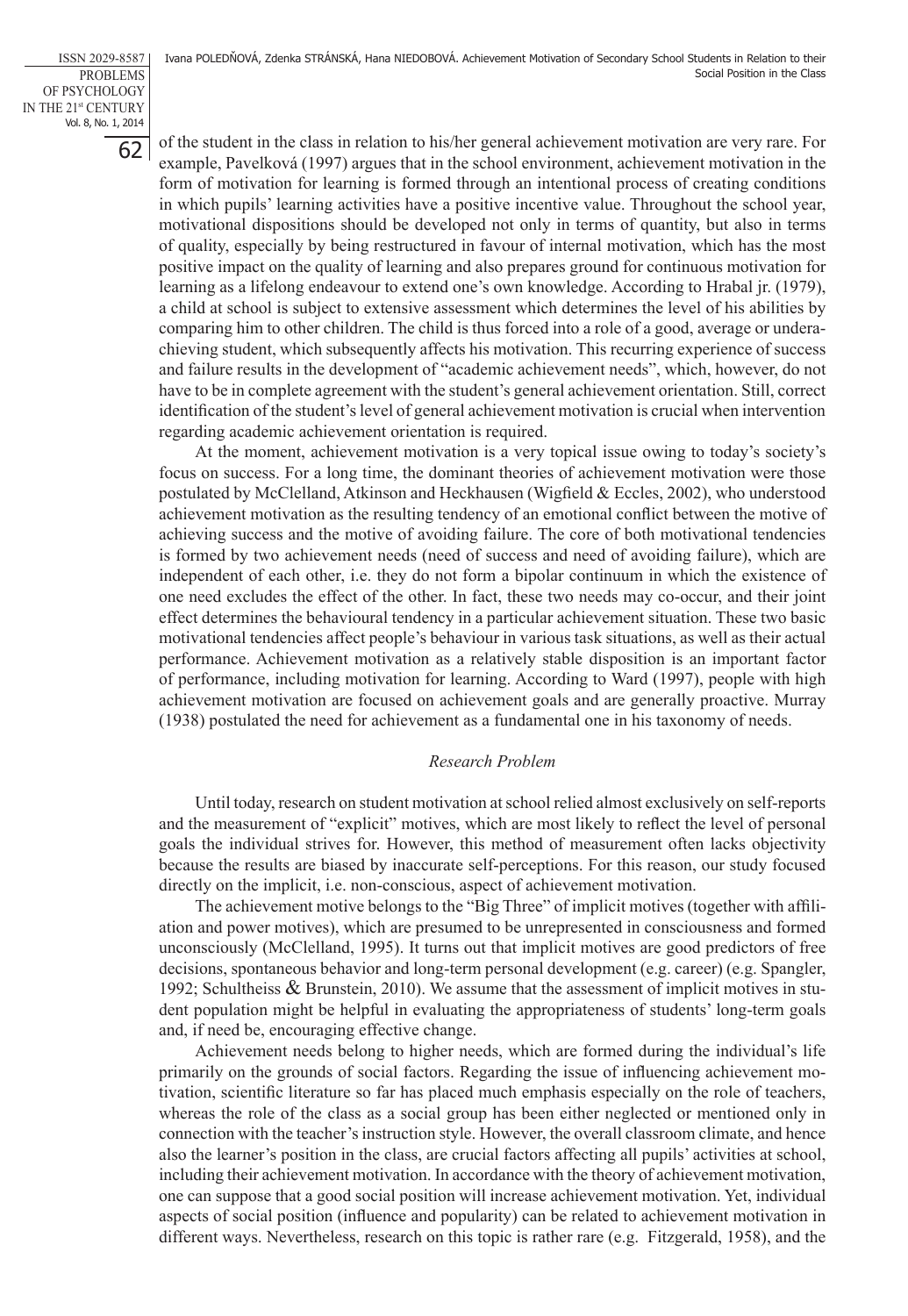relation between social position in the class and achievement motivation is thus worth further exploration.

## *Research Focus*

The aim of the present study was to test whether students' social position in a secondary school class correlates with their level of achievement motivation. The research was based on the theoretical assumption that classroom climate and peer relationships in the class can affect or even increase achievement motivation. Both basic achievement needs – need for success and need for avoiding failure – are in an essential connection and interaction with the school environment, which determines achievement orientations of the students and is, in turn, also influenced by these orientations.

Previous research on achievement motivation and interpersonal relationships yielded rather inconsistent findings. This was apparently caused by different methodological approaches employed as well as different populations that served as sampling pools. Self-report data on the respondents' own conscious motives provide a subjective perspective of the causes of their own behaviour. The accuracy of these data is limited by the respondents' self-reflection abilities, and thus the results often provide a poor measure of implicit motivation, which forms primarily in early childhood and is not easily influenced by social factors later in life (Koestner et al., 1991). Hence, we designed the present study to explore this stable motivational aspect of personality in the context of social interactions.

## **Research Method**

## *General Method*

Social position in the class, derived from peer relations within the class, is something which all students reflect upon, as they are daily confronted with some form of social evaluation by their peers. Therefore, it is likely to impact the student's school experience, including his/her study behaviour and motivation. The present quantitative study was conducted on a sample of secondary school students. Social position in the class was defined by the dimensions of influence, popularity and affiliation. The study especially focused on implicit, i.e. non-conscious, achievement motivation. Generally, it was assumed that high social status would be associated with higher levels of achievement motivation.

#### *Participants*

The research was conducted with students in five classes of a secondary school,  $N = 138$ , 107 female and 31 male. The number of students in each class ranged from 26 to 29. The classes of upper-secondary level (second and third years of study) were chosen, as one could expect that at that point students had become sufficiently acquainted with their classmates, and class relationships had been established. The age of the respondents ranged from 16 to 19 years, with an average of 17 years.

#### *Instruments and Procedures*

The following research instruments were used:

1. The Sociometric Rating Questionnaire (SO-RA-D)

While the SO-RA-D can be ranked among sociometric measures, it is also closely related to rating procedures. In this measure, all students in the class rate each other with respect to popularity (tendency towards mutual encounter) and influence (how others follow their behaviour and opinions). The participants in our study obtained written instructions and a recording sheet in which they were asked to rate every other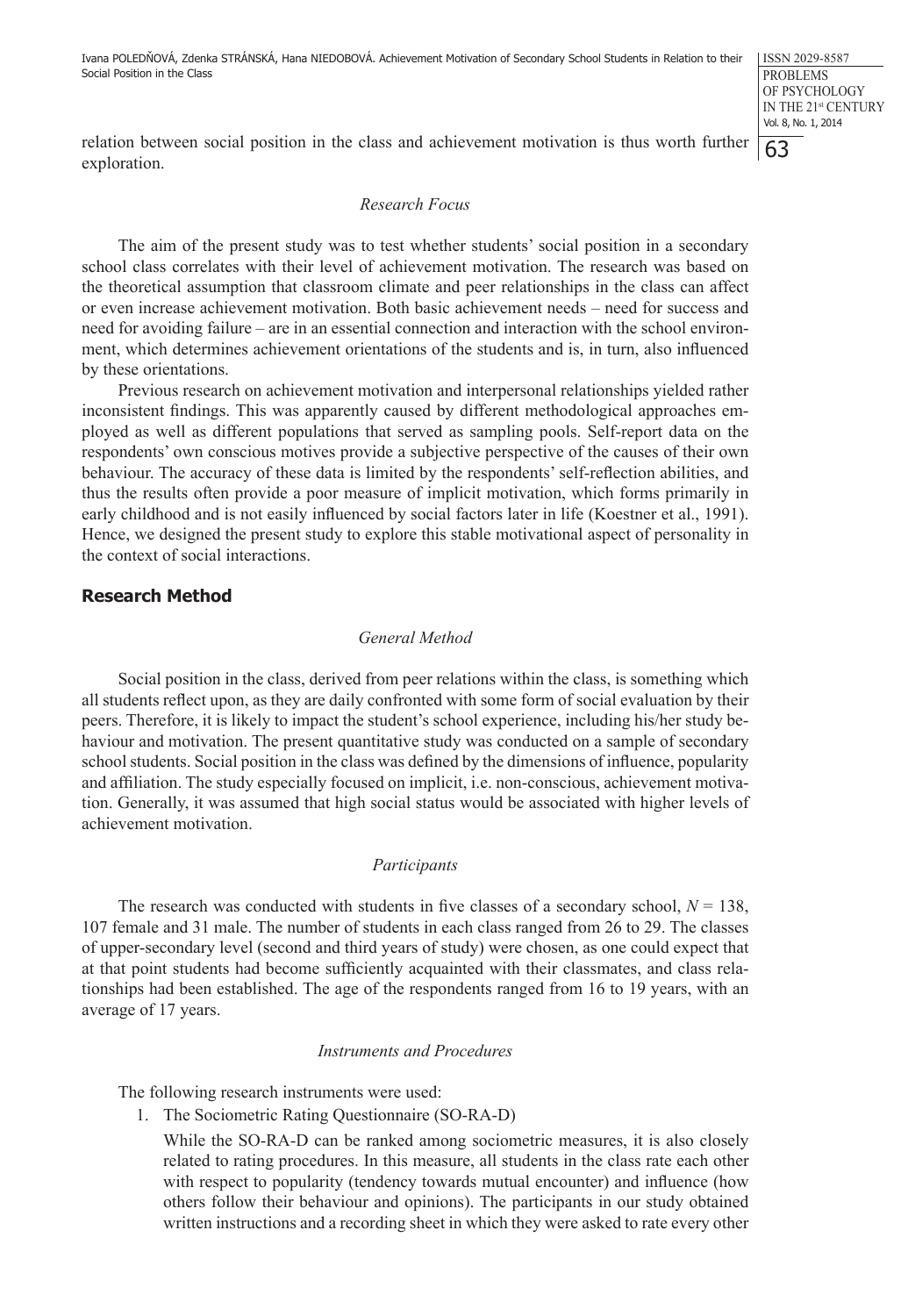student in the class on a scale according to the student's popularity and influence. For the purpose of data analysis, two separate recording sheets were used in each class – one for popularity and affiliation, and one for influence. The initial data analysis was conducted by means of sociometric matrixes, and the results were expressed quantitatively as indexes, computed as averages of all ratings of a particular person in the class. The popularity recording sheets obtained from all students altogether yielded the *popularity index* of each student in the class (how others evaluated him/her regarding his/her likeability). By averaging all popularity indexes, we acquired the total class popularity index. The set of ratings of others provided by each single student was used to calculate the student's own *affiliation index* (how positively they evaluated others). Finally, the influence recording sheets collected from all students yielded the *influence indexes* of their peers (how they were assessed by classmates concerning their participation on running the group). By averaging all the indexes of influence, we computed the total class influence index.

While the popularity index and the influence index are "objective" (i.e. arithmetic) ratings which the individual received from other group members, the affiliation index is the arithmetic mean of ratings provided by the individual regarding other group members (Hrabal, 1987).

2. The Thematic Apperception Test (TAT)

The test was first introduced by Murray and Morgan in 1935 as a method of revealing patients' hidden fantasies, based on the mechanism of projection (Murray, 1943). The original principle of the test was used in the 1950s at Harvard University by McClelland and his collaborators in order to measure achievement motivation. The TAT stories were assessed by means of content analysis, which served as a basis for McClelland's scoring system in the 1950s. In German-speaking countries, a similar test was used called Heckhausen's scoring system. In our study, we used verbal instructions derived from McClelland's scoring manual of the TAT worded in the following way: "We would like you to look at some pictures, one at a time. After you look at the pictures, please make up a story about what might be going on in the picture. Try to imagine what is happening. Then say what is going on now, what happened before, what people are thinking and feeling, and what they will do. Write a story that is complete – a story that has a beginning, a central plot, and an ending. There are no right or wrong pictures, so write whatever story you think of when you look at the picture. Spelling, punctuation and grammar are not at all important. To help you remember what to talk about in your stories, we have put some reminders at the top of each page. They will ask if you have mentioned:

What is happening? Who are the people?

What happened before?

What are the people thinking and feeling? What do they want?

What will happen next?

First look at the picture for about fifteen seconds. Then write your story, taking no more than five minutes. There is one page for writing each story. (McClelland, 2002; according to Smith et al., 2002, p. 538).

The pictures were presented using a slide projector. The participants were only shown four pictures from entire set of the TAT – those which were most closely related to the topic of achievement motivation (Figure 1):

Picture 1: A boy is looking pensively at a violin lying in front of him on the table.

Picture 2: Countryside scene: in the front, there is a young woman with a book in her hand; in the background, there is a man working in the field and an older woman standing by.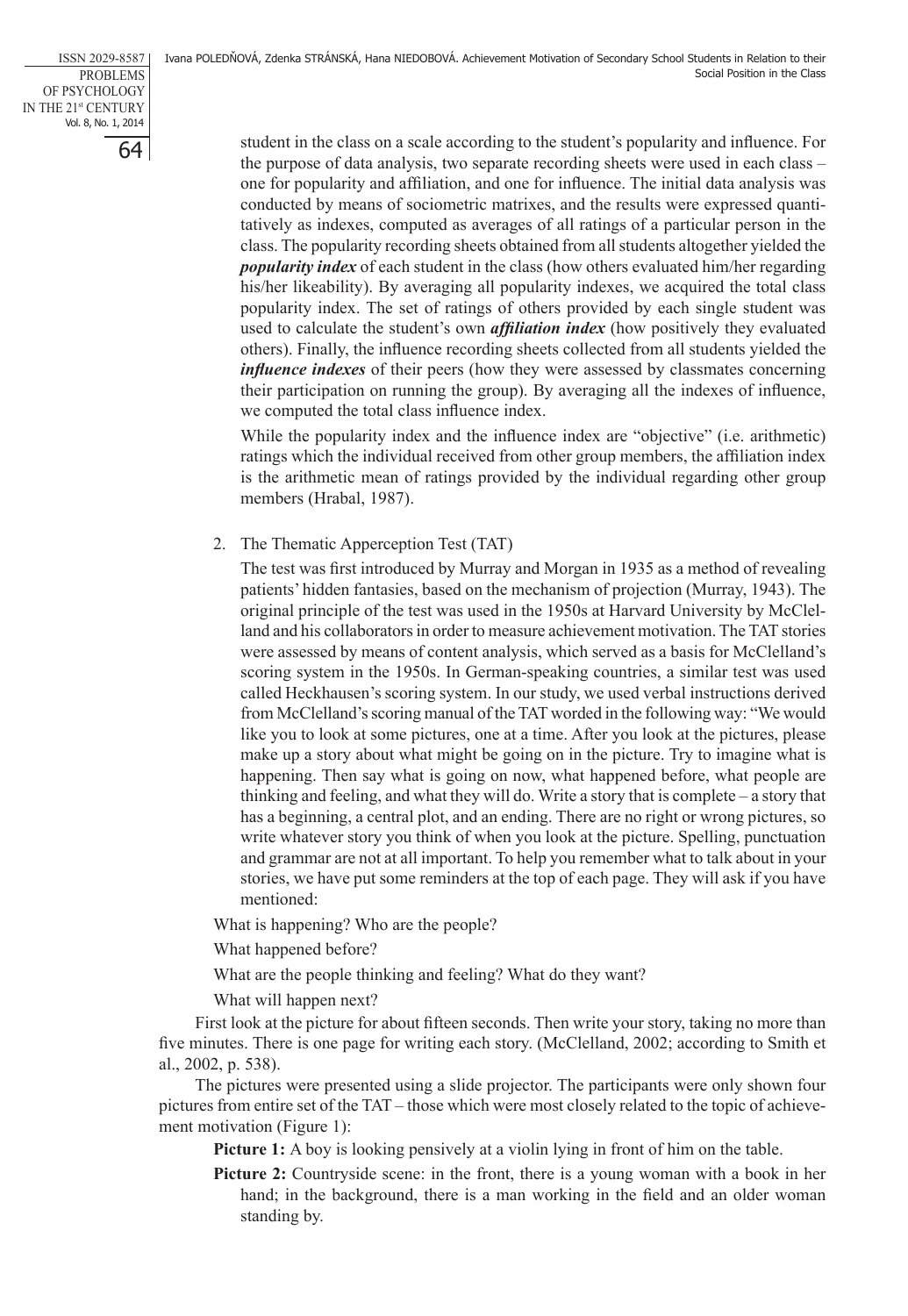- **Picture 7FG:** An older woman is sitting on a sofa right next to a girl; she is talking to her or reading to her. The girl, who is holding a doll in her lap, is looking away.
- **Picture 8BM:** An adolescent boy is in the foreground. On one side of the picture, one can see a rifle; at the back, there is an unclear scene of a surgery operation, similar to a dreamlike picture.





*Picture 1 Picture 2*



*Picture 7FG Picture 8BM*



# **Figure 1: Pictures from the TAT test used for research.**

The student participants wrote stories on the distributed sheets with follow-up questions. The obtained stories were scored using the German Heckhausen's key based on content analysis. Heckhausen (1980) gives a list of content categories; if they are present, a point is added for either hope for success or fear of failure:

# **Hope for success**:

- *1. Need to achieve and succeed.* In the story, somebody sets a positively formulated achievement goal or feels urged to achieve it.
- *2. Instrumental activity to achieve a goal.*
- *3. Expecting success.*
- *4. Praise for successful achievement.*
- *5. Positive emotional state* which is related to work, performance and successful achievement of a goal.
- *6. Topic of success* as a semantic unit if the story has a prevailing content directed by success.

# **Fear of failure**:

*1. Need to avoid failure*, e.g. by setting negatively formulated achievement goals; wishing something happened that could help us avoid failure; feeling sorry for having done something that resulted in failure; or hesitations and fear of the consequences of failure.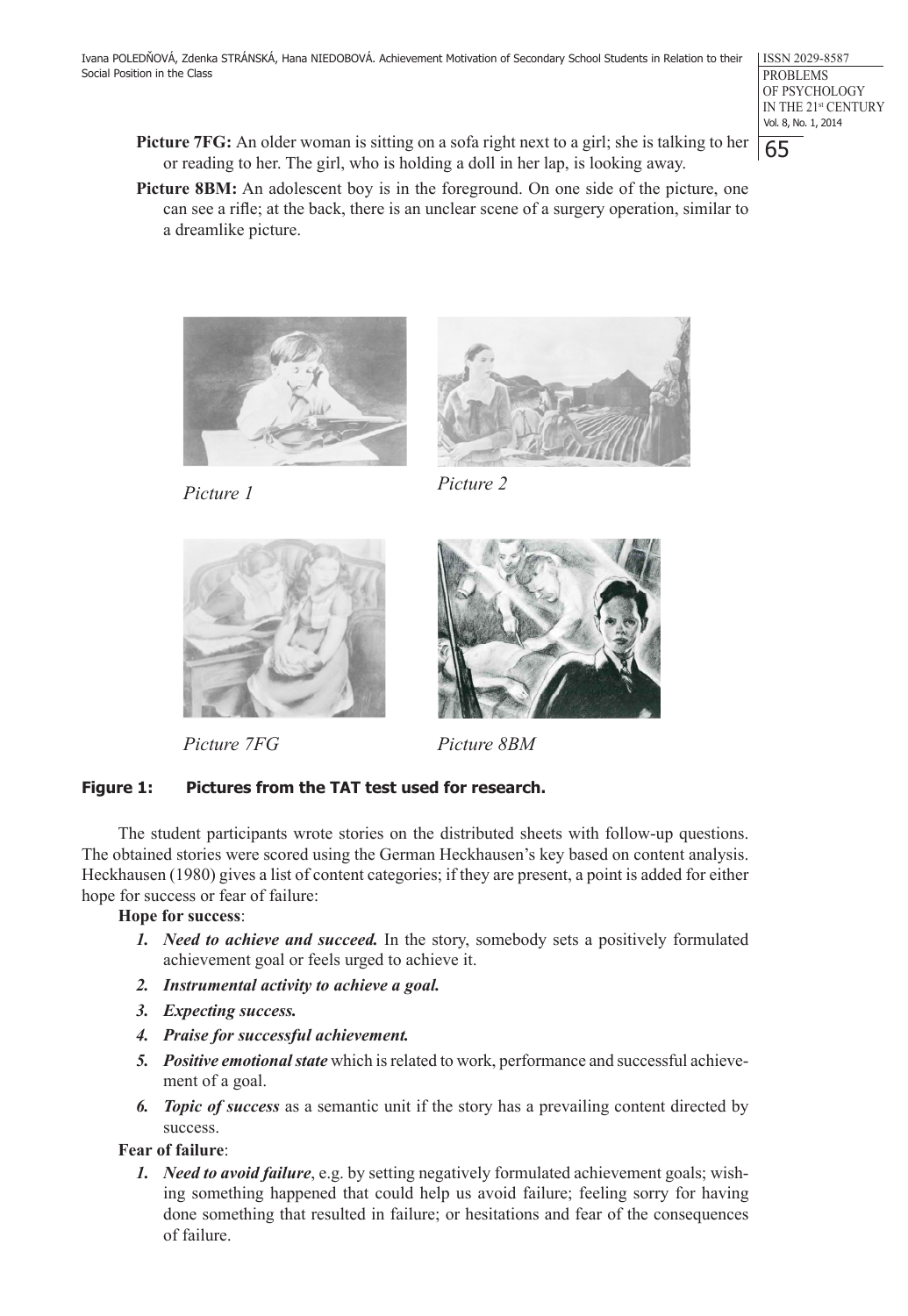- *2. Instrumental activity directed at avoiding failure.*
- *3. Expecting failure*.
- *4. Criticism and chastisement* due to insufficient performance.
- *5. Negative emotional state* which is related to work and achievement.
- *6. Failure*, if actions regarding achievement end up in failure.
- *7. Topic of failure* as a semantic unit if the story has a prevailing content controlled by failure.

For every student, we added up, separately for each picture and then together for all four pictures, the number of categories related to the hope for success, obtaining the *total index of the achieving success motive*. In the same way, we added up the number of categories related to the fear of failure, obtaining the *total index of the avoiding failure motive*. By adding up both motives, the *total index of overall achievement motivation* was computed.

## *Hypotheses*

In relation to the theoretical points of departure and the research instruments used, the following hypotheses were formulated:

**H1:** Students' achievement motivation increases with higher influence in the class.

*H1a. Influential students in the class are more motivated to achieve success. H1b. Students with low influence are more motivated to avoid failure.*

- **H2:** Students' achievement motivation decreases with higher popularity in the class. *H2a. Popular students in the class are less motivated to achieve success. H2b. Students with low popularity in the class are more motivated to avoid failure.*
- **H3:** Students' affiliation in the class is not related to their achievement motivation. *H3a., H3b. Students with high affiliation in the class are not motivated either to achieve success or to avoid failure.*
- **H4:** Students with a high position in the class with respect to influence and popularity are more motivated towards achievement than students with an average position, who are more motivated than students with an inferior position.

## *Statistical Analysis*

Research hypotheses were tested statistically. The variables entered into the analysis included the SO-RA-D indexes – *index of influence, index of popularity* and *index of affiliation* – and achievement indexes from the TAT test - *total index of overall achievement motivation*, *total index of the achieving success motive* and *total index of the avoiding failure motive*. To verify hypotheses H1 – H3 and partial subhypotheses, the nonparametric Spearman's rho correlation coefficient was used. In order to test the hypothesis H4, we first divided the students into groups, creating a new variable *position level*. The participants were divided into subgroups according to their popularity (high/low) and influence (high/low). In the final stage, we worked with three subgroups – students with high influence and high popularity, students with low influence and low popularity, and a remaining group regarded as students with average influence and average popularity. H4 was tested by comparing the means of achievement motivation in the given subgroups using a Kruskal-Wallis test.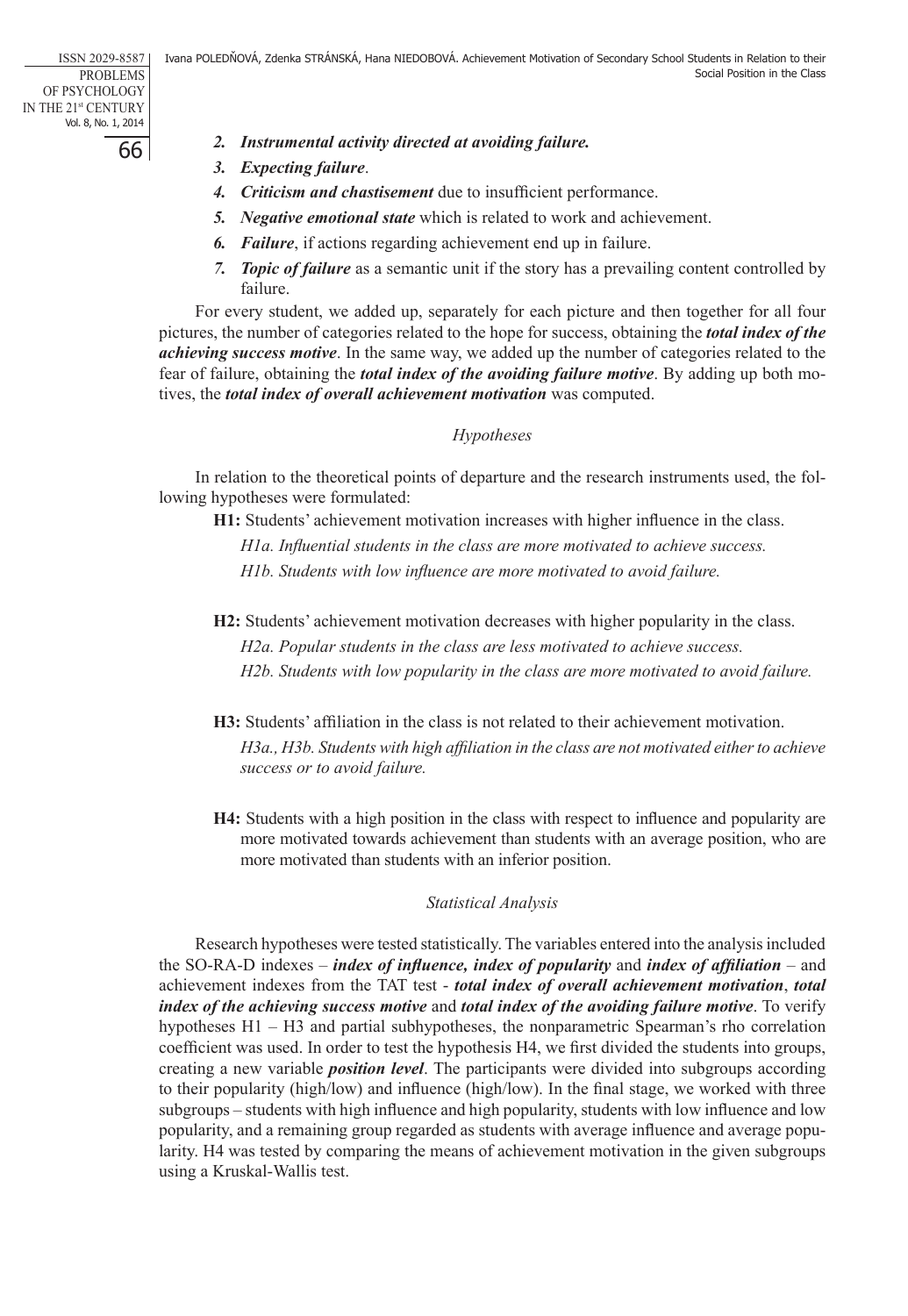Ivana POLEDŇOVÁ, Zdenka STRÁNSKÁ, Hana NIEDOBOVÁ. Achievement Motivation of Secondary School Students in Relation to their Social Position in the Class

## *Results of Research*

The results are presented separately for each hypothesis.

 $H1$ 

The correlation between **influence** in the class and **achievement motivation** measured by the TAT was low to medium and negative (Spearman's rho =  $-0.21$ , p = 0.015). The identified correlation between the two variables was **significant**, yet not in the anticipated direction – hence, H1 was not supported. It was evident that with a growing influence in the class, achievement motivation slightly declined (see Figure 2). A more detailed analysis of the correlation between influence and both achievement motives also revealed a low to medium negative correlation between **influence**  and the **achieving success motive** (Spearman's rho=  $-0.18$ ), **significant** at the level of  $p = 0.03$ . Thus, H1a was not supported either due to the acquired direction of the correlation, i.e. with a growing influence, the motive of achieving success slightly declined. The correlation between influence and motive of avoiding failure was statistically insignificant.

These results can be interpreted in the context of theoretical presumptions of achievement motivation. It seems that if students have considerable influence in class, they tend to be less motivated to achieve success and improve their position, as they are content with their influential position, and thus there is no other need that has to be satisfied in order to restore equilibrium.



## **Figure 2: Line graph showing the relationship between TAT achievement motivation and influence.**

 $H2:$ 

The correlation between popularity and achievement motivation measured by the TAT was low to medium (Spearman's Rho= -0.12) and non-significant. A more detailed analysis showed that the correlations between popularity and the achieving success motive as well as the avoiding failure motive were also non-significant.

H3:

The correlation analysis also showed that affiliation and achievement motivation as measured by the TAT were unrelated, which means that H3 **was supported** (see Figure 3). This was also true for both partial sub-hypotheses – neither of the two components of achievement motivation was significantly related to affiliation.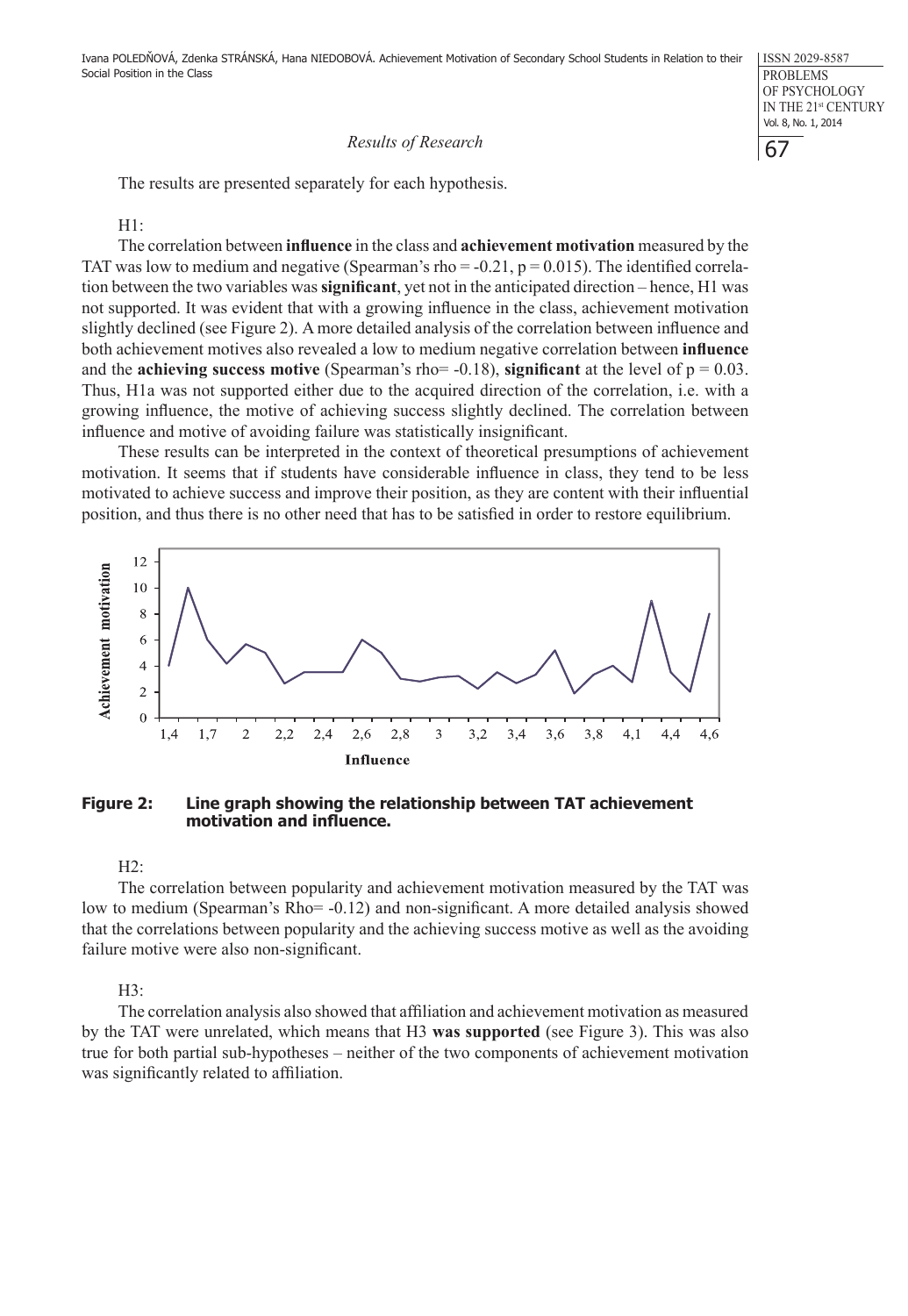Ivana POLEDŇOVÁ, Zdenka STRÁNSKÁ, Hana NIEDOBOVÁ. Achievement Motivation of Secondary School Students in Relation to their Social Position in the Class

68 ISSN 2029-8587 PROBLEMS OF PSYCHOLOGY IN THE 21st CENTURY Vol. 8, No. 1, 2014



**Figure 3: Line graph showing the relationship between TAT achievement motivation and affection.** 

#### $H4$

Differences between achievement motivation scores of students with different social positions in the class (as given by the combination of influence and popularity) proved non-significant (see Table 1).

| Table 1. | Comparison of levels of position according to the total index of |
|----------|------------------------------------------------------------------|
|          | overall achievement motivation.                                  |

|                                                         | Number of<br>persons | Mean of total<br>achievement<br>motivation | <b>Standard</b><br>deviation |
|---------------------------------------------------------|----------------------|--------------------------------------------|------------------------------|
| High position<br>(high influence and high popularity)   | 21                   | 3.5                                        | 3.2                          |
| Average position                                        | 97                   | 3.7                                        | 2.1                          |
| Inferior position<br>(low influence and low popularity) | 20                   | 4.1                                        | 2.0                          |
| Total                                                   | 138                  | 3.7                                        | 2.3                          |

## **Discussion**

The TAT provided us with a measure of implicit achievement motivation with good construct validity. Heckhausen, in his description of the TAT, concludes that "finally, individual differences in motives could be measured with standardized stimulus material, which means that the action meets the validity criterion and has been successfully tested in many studies, in which motive indicators substantially contributed to the variance in different behaviours and experience." (Heckhausen, 1980, p. 257).

In the present study, the total achievement motive scores in the TAT were generally low, with one part of the sample obtaining 0 points in all four stories. Furthermore, there was a substantial difference in the values of individual aspects of the achievement motive in those respondents who scored high in the achievement motive as compared with those who scored low. This means that if the achievement motive was actually present, the respondent most probably obtained very different scores in the individual motivational categories. This demonstrates that achievement motivation is a differentiated construct with individual aspects forming patterns of relationships which may vary widely.

Overall, it can be concluded that the study brought support for one third of our hypotheses as a response to our research question. Out of the original six hypotheses, only two were supported. In addition, one of the observed correlations was in a direction opposite to that which was hypothesized. The reformulated Hypothesis 1 was based on previous fragmentary research findings;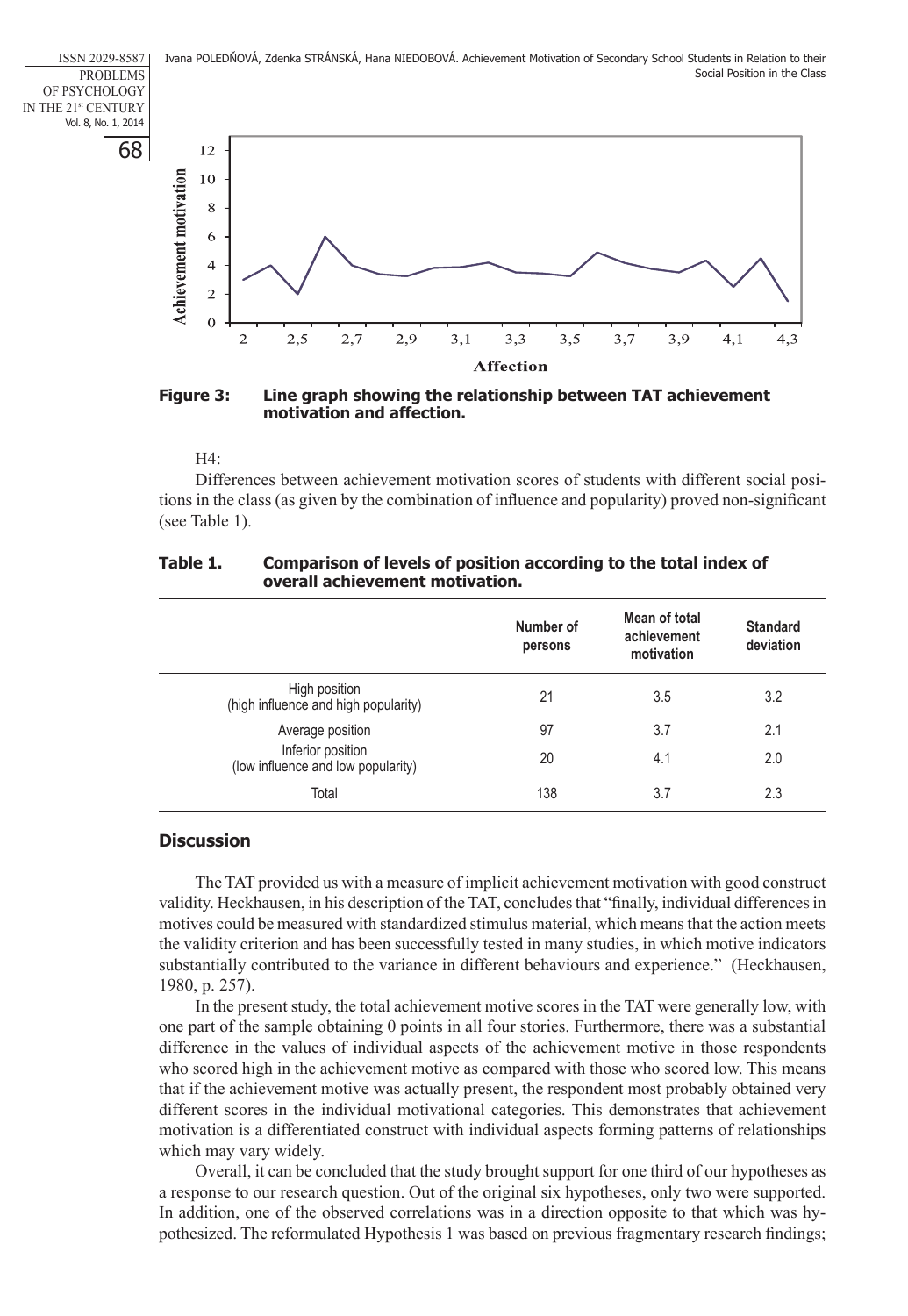69

however, the present results are in greater accordance with the assumed principles of achievement motivation. Thus, in general, it was only partially confirmed that achievement motivation might be associated with the student's social position in a secondary school class.

The main finding of the study was that students who occupy better positions in the class in terms of popularity or influence are not too highly motivated towards achievement, especially towards achieving further success, seems to be in contradiction to the postulates of the achievement motivation theory. In contrast to, for example, Lokšová and Lokša (1999), high status of the student in the class, perceived either as a combination of influence and popularity or as each of them separately, did not have a positive effect on achievement motivation. Moreover, the relationship of achievement motivation to social position in our study was much weaker than the one reported by e.g. Pilkiewitz (1991).

There are several possible explanations of this finding. First, specific features of our sample might have affected the results. The study was conducted in a secondary school environment, where the effect of social relations and status manifests differently than at primary school (e.g. the class establishes different social norms). Similarly, it is possible that the effect of classroom climate on achievement motivation might nonetheless to a greater extent consist in the teacher's influence rather than peer interactions. Our main assumption, however, is that previous research did not clearly differentiate between explicit and implicit motives. Although the association between the two is still unclear, various authors view them as largely independent constructs (Brunstein et al., 1998, McClelland et al., 1989, etc.), or report very weak correlations (e.g. Elliot & Thrash, 2002).

Concerning students' feedback on the study and data collection, there were numerous complaints that if the students put their names on the SO-RA-D questionnaire, the responding could not be considered anonymous. They had to be assured that despite this initial need of identification, all data concerning themselves would be processed anonymously. Also, many students found the TAT pictures dated and often asked if there were any colour pictures coming. The group administration was generally more time-consuming, as group dynamics in the class had to be taken into account. The content analysis of 552 stories generated in response to the TAT tables was very demanding in terms of both time and energy, which might have affected assessors' objectivity. Despite this general arduousness, however, we believe that the use of projective techniques is advisable in further research as well.

## **Conclusions**

The research yielded only partial evidence for the idea that social position in the secondary school class might affect the student's achievement motivation. However, the study revealed some previously unobserved correlations between partial aspects of social position and achievement motivation.

Specifically, with growing influence of the students in the class, their achievement motivation slightly declined. When achievement motivation was represented as two separate achievement motives, we found that higher influence in the class was related to slightly decreased levels of motive of achieving success.

Regarding student affiliation, it was found that affiliation operationalized as an overall subjective rating of one's classmates, was unrelated to both overall achievement motivation and the separate motives of achieving success and avoiding failure. Students' popularity in the class was also unrelated to achievement motivation. No evidence was found either for the assumption that students with a high social position as determined by both influence and popularity are more motivated towards achievement than students with an average or inferior position.

## **References**

Brunstein, J. C., Schultheiss, O. C., & Grässmann, R. (1998). Personal goals and emotional well-being: The moderating role of motive dispositions. *Journal of Personality and Social Psychology, 75*, 494–508.

Elliot, A. J., & Thrash, T. M. (2002). Approach-avoidance motivation in personality: Approach and avoidance temperaments and goals. *Journal of Personality and Social Psychology, 82* (5), 804-818.